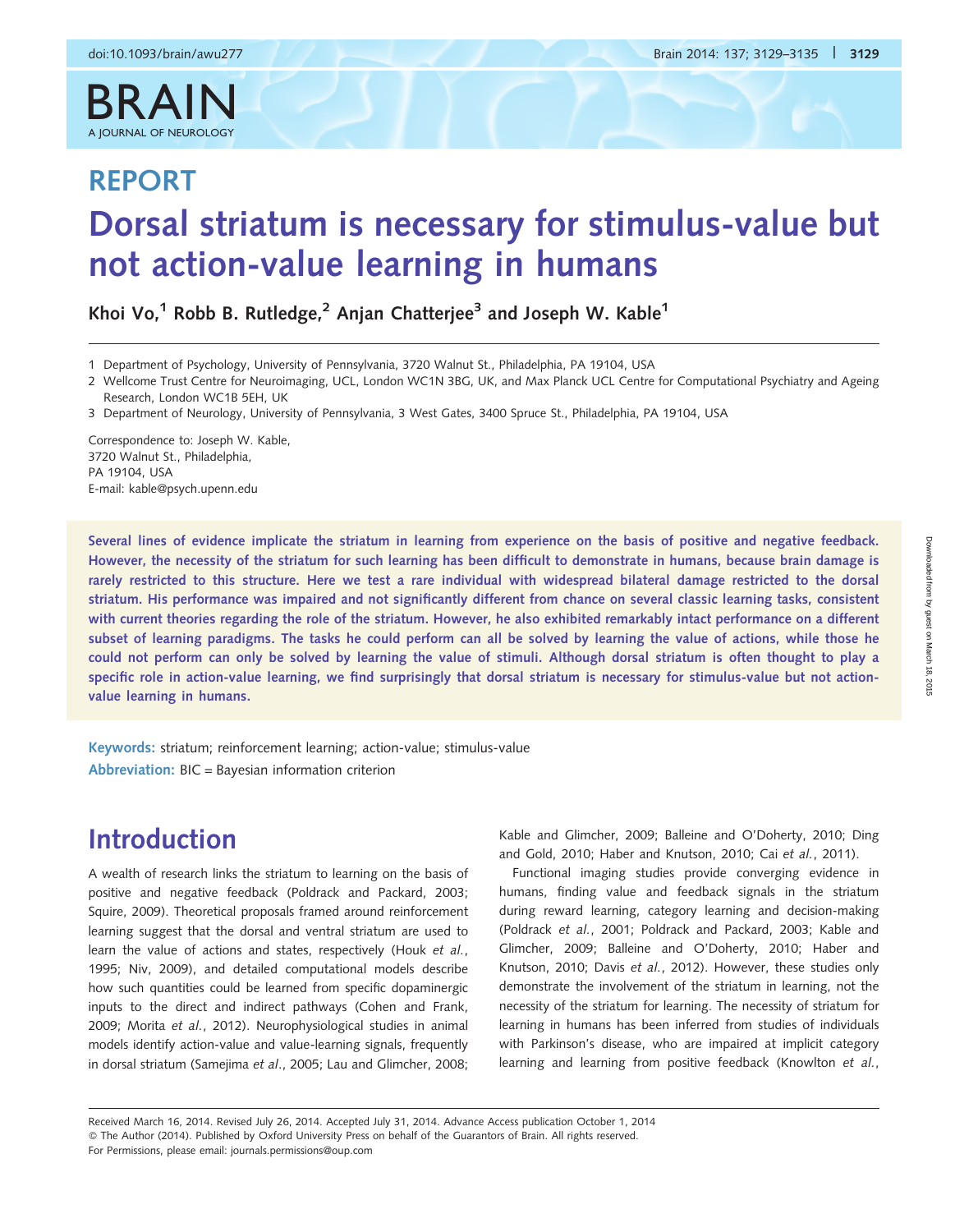[1996;](#page-6-0) Frank et al.[, 2004; Shohamy](#page-6-0) et al., 2004; [Rutledge](#page-6-0) et al., [2009\)](#page-6-0). However, Parkinson's disease does not affect the striatum directly but instead affects the midbrain dopamine neurons that innervate the striatum. Brain damage that is both extensive and restricted to the striatum is extremely rare. Here we test an individual (Patient XG) with a rare pattern of brain damage, which was restricted to the dorsal striatum bilaterally, to evaluate the necessity of the dorsal striatum for learning in humans.

### Materials and methods

#### **Participants**

At the time of testing, Patient XG was a 52-year-old, right-handed male who had suffered from hypoxic ischaemic damage following cardiac arrhythmia 7 years previously. MRI revealed damage in the caudate and putamen bilaterally ([Fig. 1\)](#page-2-0). Ventral sections of the striatum were spared, including the nucleus accumbens, but no sparing was apparent in dorsal striatum.

One of the authors (A.C.) has followed Patient XG clinically. At initial presentation, Patient XG was cortically blind. His vision started to recover within days and was completely normal within a few months. He did not show signs of amnesia, aphasia, impairments in attention or emotion, or changes in personality. He has demonstrated prominent signs of basal ganglia dysfunction since his original injury. These signs include rigidity, marked dystonic posturing ([Supplementary](http://brain.oxfordjournals.org/lookup/suppl/doi:10.1093/brain/awu277/-/DC1) [Fig. 1\)](http://brain.oxfordjournals.org/lookup/suppl/doi:10.1093/brain/awu277/-/DC1), akinesia (worse in his left arm), splaying of his left toes, hypomimia, and slow and rigid gait.

In a recent neuropsychological evaluation ([Supplementary Table 1](http://brain.oxfordjournals.org/lookup/suppl/doi:10.1093/brain/awu277/-/DC1)), Patient XG did not demonstrate evidence of dementia or general cognitive impairment. He demonstrated normal visual acuity, contrast sensitivity, and colour vision. He performed normally on tests of intermediate vision, spatial location, and visuospatial memory. He also performed normally on tests of executive function.

We tested 11 age- and education-matched controls with no history of neurological or psychiatric disorders [seven females; one lefthanded; mean age  $\pm$  standard deviation (SD), 56.4  $\pm$  4.0 years; education, 14  $\pm$  1.3 years]. To control for Patient XG's motor impairments, all participants responded with their right hand only. Correspondingly, Patient XG's reaction times evidenced little slowing relative to controls [\(Supplementary Fig. 2](http://brain.oxfordjournals.org/lookup/suppl/doi:10.1093/brain/awu277/-/DC1)).

#### Tasks

Based on current theories of striatal function, we initially hypothesized that Patient XG would be impaired on all tasks that involve learning from positive and negative feedback. To test this hypothesis, we extensively characterized participants' performance on a battery of seven learning tasks in 8 h of testing across 4 days (total  $n = 5972$  trials, [Supplementary Table 2,](http://brain.oxfordjournals.org/lookup/suppl/doi:10.1093/brain/awu277/-/DC1) see [Supplementary material](http://brain.oxfordjournals.org/lookup/suppl/doi:10.1093/brain/awu277/-/DC1) for task details):

- (i) The Weather Prediction Task ( $n = 400$  trials) is a probabilistic classification task ([Knowlton](#page-6-0) et al., 1996; [Shohamy](#page-6-0) et al., [2004](#page-6-0)). Participants predict 'rain' or 'shine' based on combinations of four learned probabilistic cues.
- (ii) The Probabilistic Selection Task ( $n = 960$  training trials,  $n = 132$ test trials) tests learning from positive versus negative feedback (Frank et al.[, 2004](#page-6-0)). In the training phase, participants see three different pairs of cues. One cue in each pair is more likely to be associated with positive feedback. In the testing phase,

participants choose without feedback between novel pairs involving either the cue most associated with positive feedback or the cue most associated with negative feedback.

- (iii) The Crab Game ( $n = 640$  trials) is a dynamic foraging task involving variable-ratio schedules ([Rutledge](#page-6-0) et al., 2009). Participants select in which of two 'traps' to find 'crabs'.
- (iv) The Fish Game is a probabilistic reversal learning task ( $n = 640$ trials). Participants select in which of two 'lakes' to 'fish'.
- (v) The Bait Game ( $n = 640$  trials) is a variant of the Fish Game in which participants learn to avoid losses rather than collect gains.
- (vi) Stimulus-value learning ( $n = 640$  trials) is a reversal learning task that can only be solved by learning stimulus values ([Glascher](#page-6-0) et al.[, 2009](#page-6-0)). Participants choose between two fractal stimuli that are probabilistically rewarded at different rates.
- (vii) Action-value learning ( $n = 640$  trials) is an analogous reversal learning task that can only be solved by learning action values [\(Glascher](#page-6-0) et al., 2009). Participants choose between two actions of a trackball mouse that are probabilistically rewarded at different rates.

Three of these tasks can only be solved by learning stimulus values (Weather Prediction Task, Probabilistic Selection Task, Stimulus-value learning), one task can only be solved by learning action values (Action-value learning), and three tasks can be solved using either stimulus values or action values (Crab, Fish and Bait Games). For each task, we collected data in two separate sessions on two different days, with new stimuli for each session. As incentive, participants earned additional performance-based compensation for one randomly selected task each session. This investigation was approved by the Institutional Review Board at the University of Pennsylvania and all participants gave informed consent.

#### **Statistics**

We compared performance against chance using binomial probability, Patient XG's performance against matched controls using a modified t-test specifically designed for case studies [\(Crawford and Howell,](#page-5-0) [1998\)](#page-5-0), and fit reinforcement learning models to behaviour using optimization routines in MATLAB. See [Supplementary material](http://brain.oxfordjournals.org/lookup/suppl/doi:10.1093/brain/awu277/-/DC1) for details.

### **Results**

### Weather Prediction Task

Patient XG chose the more likely option 45.0% of the time, which was slightly worse than chance performance  $(z = -1.63,$  $P = 0.051$ ). In contrast, controls chose the more likely option 59.2  $\pm$  7.4% of the time (z > 3.09, P < 0.001). The difference between Patient XG and controls was statistically significant  $[t(10) = -1.83, P = 0.049; Fig. 2A].$  $[t(10) = -1.83, P = 0.049; Fig. 2A].$  $[t(10) = -1.83, P = 0.049; Fig. 2A].$ 

### Probabilistic Selection Task

During the training phase, which required participants to learn the values of the specific stimuli, Patient XG was able to select the option with the higher reward probability more often than chance ( $z > 3.09$ ,  $P < 0.001$ ). However, his performance was impaired relative to controls, especially for choice pairs with the most distinguishable probabilities [all trials: Patient XG = 58.0%, controls = 72.4  $\pm$  7.2%,  $t(10)$  = -1.92, P = 0.042; AB trials, where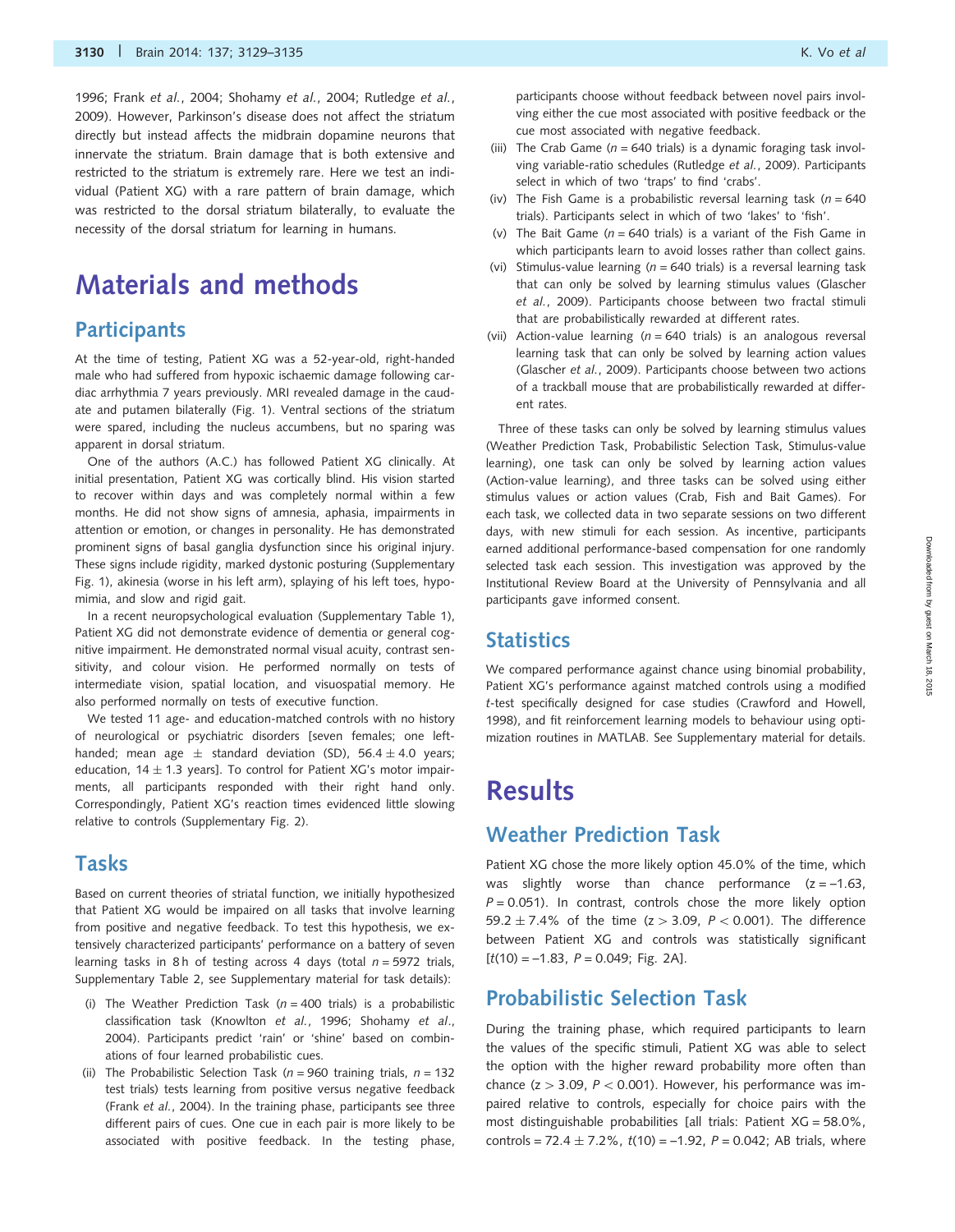<span id="page-2-0"></span>

Figure 1 MRI from the acute phase of Patient XG's injury (top row) and more recently (bottom row). Three different contrasts (FLAIR,  $T_2$ ,  $T_1$  with gadolinium) are shown. Going left to right, axial images progress from inferior to superior and coronal images progress from posterior to anterior. In the acute images, contrast enhancement can be seen in the caudate and putamen bilaterally, indicative of recent injury (i.e. inflammation and breakdown of the blood–brain barrier). More recent images show pronounced loss of tissue in the caudate and putamen bilaterally. Both sets of images show sparing of ventral regions of the striatum, including the nucleus accumbens.



Figure 2 (A) Patient XG and healthy controls' performance in the Weather Prediction Task. Plotted is the proportion of times participants chose the more likely option ('rain' or 'shine') given the cue combination. (B) Patient XG and healthy controls' performance in the training phase of the Probabilistic Selection Task. Plotted is the proportion of times participants chose the higher rewarded option (A, C and E) from each pair (AB, CD and EF) and across all pairs during the training phase. (C) Patient XG and healthy controls' performance in the test phase of the Probabilistic Selection Task. Plotted is the proportion of times participants choose A from novel pairs, avoid B from novel pairs, and choose the highest stimulus value across all novel pairs. In A–C, error bars denote standard deviation and asterisks denote  $P < 0.05$ . (D, E and F) Patient XG and healthy controls' performance for Crab Game, Fish Game, and Bait Game, respectively. Plotted is the probability of choosing the richer option across the course of a block (averaging over 16 total blocks per task, representing 14 total transitions). Vertical dashed line denotes block transition. Horizontal line denotes chance performance. Data smoothing kernel = 11.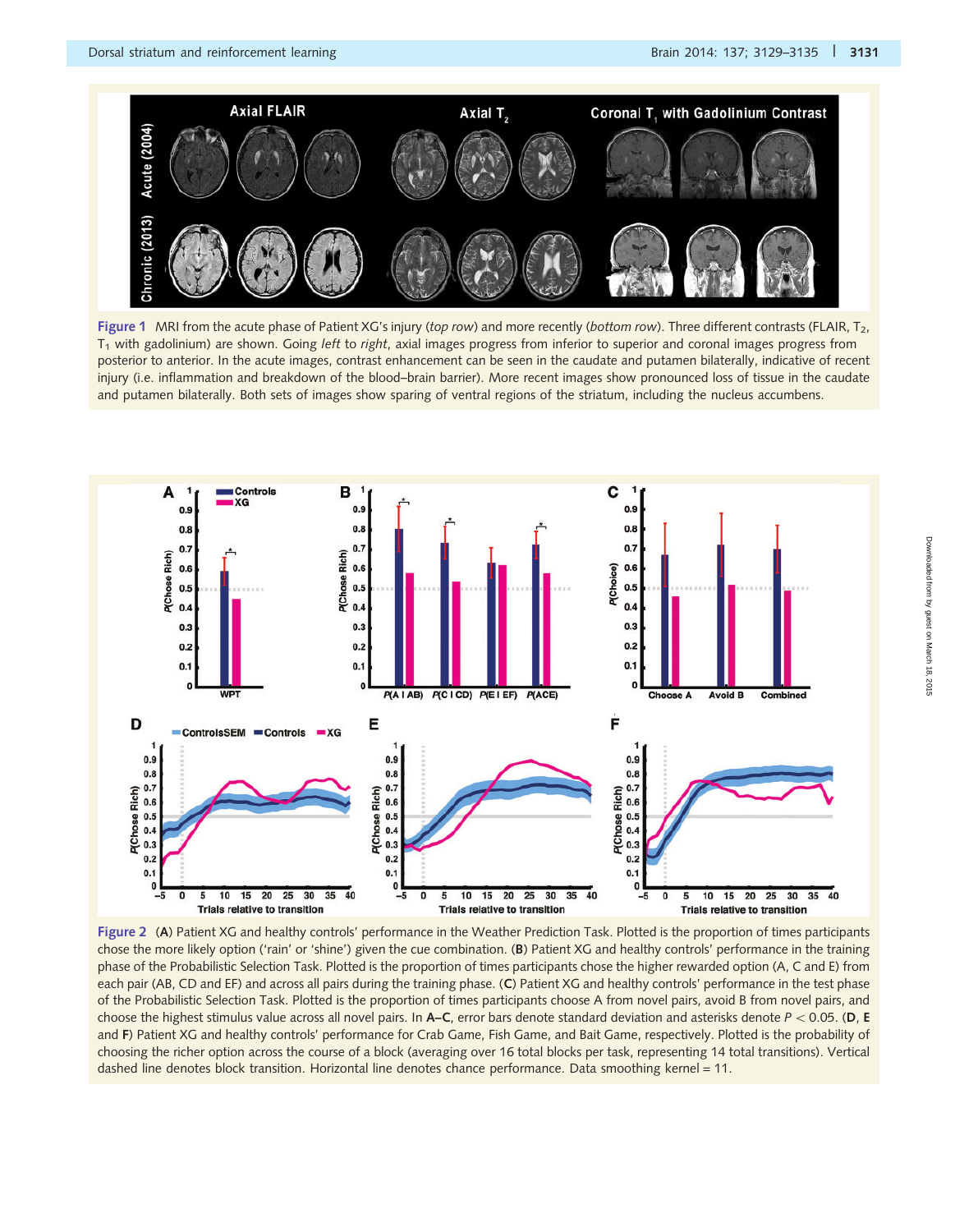A is rewarded with 80% probability: Patient  $XG = 58.1\%$ , controls = 80.5  $\pm$  12.1%, t(10) = –1.76, P = 0.054; CD trials, where C is rewarded with 70% probability: Patient  $XG = 53.8\%$ , controls = 73.6  $\pm$  8.6%, t(10) = –2.21, P = 0.026; [Fig. 2B](#page-2-0)]. Critically, however, Patient XG did not solve the task the same way controls do. He was only more likely to repeat choices of the higher rewarded option when stimuli were presented in the exact same left-right configuration [\(Supplementary Fig. 3\)](http://brain.oxfordjournals.org/lookup/suppl/doi:10.1093/brain/awu277/-/DC1), a pattern consistent with action-value but not stimulus-value learning. During the test phase, which required participants to make novel choices based on learned stimulus values, Patient XG did not choose the highest reward probability option from novel pairs more often than chance  $(45.8\%, z = -0.90, P = 0.18)$ , nor did he avoid the lowest reward probability option from novel pairs more often than chance (52.1%,  $z = 0.13$ ,  $P = 0.55$ ). Although controls did choose the highest reward probability option  $(67.4 \pm 15.6\%)$  and avoid the lowest reward probability option  $(72.3 \pm 15.6\%)$  at greater than chance levels (both  $z > 3.09$ ,  $P < 0.001$ ), variability was high enough that the difference between Patient XG and controls did not reach statistical significance [all trials combined:  $t(10) = -1.70$ ,  $P = 0.06$ ; choose highest:  $t(10) = -1.33$ ,  $P = 0.11$ ; avoid lowest:  $t(10) = -1.24$ ,  $P = 0.12$ ; [Fig. 2](#page-2-0)C].

#### Probabilistic reversal learning tasks

In contrast to his impaired performance on the Weather Prediction and Probabilistic Selection Tasks, Patient XG performance in the Crab, Fish and Bait Games was at above-chance levels (all  $z > 3.09$ ,  $P < 0.001$ , [Fig. 2](#page-2-0)D–F). For all three tasks, there was no significant difference between Patient XG and healthy control participants [Crab Game: Patient XG = 65.5%, controls = 60.0  $\pm$  4.0%, t(10) = 1.30, P = 0.89; Fish Game: Patient XG = 66.1%, controls = 65.8  $\pm$  6.3%, *t*(10) = 0.04, *P* = 0.52; Bait Game: Patient  $XG = 64.7\%$ , controls = 73.5  $\pm$  9.4%,  $t(10)$  =  $-0.89$ ,  $P = 0.20$ ].

### Action-based and stimulus-based reversal learning tasks

One hypothesis, which reconciles Patient XG's impaired performance on the Weather Prediction and Probabilistic Selection Tasks with his intact performance on the Crab, Fish and Bait Games, is that he can learn the value of actions but not the value of stimuli. (An alternative, that Patient XG has problems on tasks without reversals, is less consistent with the data, [Supplementary Fig. 4.](http://brain.oxfordjournals.org/lookup/suppl/doi:10.1093/brain/awu277/-/DC1)) This hypothesis can be evaluated directly by comparing Patient XG's performance in two tasks that can only be solved by learning stimulus values or action values, respectively. In stimulus-value learning, Patient XG's performance was not different from chance ( $z = 0.36$ ,  $P = 0.64$ , [Fig. 3](#page-4-0)A) and was significantly lower than control participants [Patient XG = 51.1%, con $t$ rols = 65.7  $\pm$  6.9%,  $t(10)$  = -2.03,  $P$  = 0.035]. In contrast, Patient XG chose the richer action at above-chance levels in action-value learning  $(z > 3.09, P < 0.001, Fig. 3C)$  $(z > 3.09, P < 0.001, Fig. 3C)$  $(z > 3.09, P < 0.001, Fig. 3C)$  and his performance was not significantly different from control participants

[Patient  $XG = 59.2\%$ , controls = 67.4  $\pm$  6.9%,  $t(10) = -1.14$ ,  $P = 0.14$ ].

For both tasks, we fit a regression model estimating the influence of past rewards and past choices on current choices [\(Fig. 3](#page-4-0)B and D). The signature of reinforcement learning in this model is an exponential decline in the influence of past rewards. While control participants exhibited this pattern in stimulus-value learning, with significant weights for rewards received in the past two trials (both  $P < 0.001$ ) and higher weights for the most recent trial than the second most recent trial ( $P < 0.001$ ), weights for Patient XG were not significantly different from zero for even the most recent trial  $(P > 0.3)$ . In contrast, both Patient XG and control participants showed this signature of reinforcement learning in action-value learning (past two weights both  $P < 0.001$  and  $t - 1 > t - 2$ ,  $P < 0.001$ ). Consistent with these regression models, a three-parameter reinforcement-learning model explained choice behaviour in the stimulus-value learning task significantly better than a model with no learning in control participants while accounting for the number of parameters in the models [likelihood ratio test, all  $\chi^2(2) > 11$ ,  $P < 0.001$ ], but not in Patient XG [likelihood ratio test,  $\chi^2(2) = 0.70$ ,  $P = 0.70$ ]. The reinforcement-learning model explained choice behaviour in the action-value learning task significantly better for both Patient XG and control participants [likelihood ratio test, all  $\chi^2(2) > 11$ ,  $P < 0.001$ ]. We also computed Bayesian Information Criterion (BIC) scores for the two models, which penalize for model complexity. The reinforcement-learning model was preferred by BIC (lower score) for all control subjects for both tasks. For Patient XG, the three-parameter reinforcement learning model was preferred for the actionvalue learning tasks (reinforcement learning model BIC = 753.29 versus null model BIC = 876.05) but not for the stimulus-value learning task (reinforcement learning model BIC = 913.07 versus null model BIC = 893.68). Further, Patient XG's learning rate in the three-parameter reinforcement learning model was significantly lower than controls for stimulus-value learning [Patient XG,  $\alpha$  = 0.06, controls,  $\alpha$  = 0.65  $\pm$  0.20, t(10) = -2.28, P < 0.01, [Fig. 4\]](#page-5-0), but within the normal range for action-value learning [Patient XG,  $\alpha = 0.98$ , controls,  $\alpha = 0.75 \pm 0.18$ ,  $t(10) = 1.29$ ,  $P = 0.11$ , [Fig. 4\]](#page-5-0), and the difference in learning rate between the two tasks was significantly greater in Patient XG than controls  $[t(10) = 5.19, P < 0.001].$ 

### **Discussion**

In contrast to our initial hypothesis, Patient XG exhibited a surprising dissociation between stimulus-value and action-value learning. In multiple tasks that required learning the reward contingencies for different stimuli, including the Weather Prediction and Probabilistic Selection Tasks originally used to demonstrate learn-ing deficits in Parkinson's disease ([Knowlton](#page-6-0) et al., 1996; [Frank](#page-6-0) et al.[, 2004](#page-6-0); [Shohamy](#page-6-0) et al., 2004), Patient XG exhibited a total deficit in absolute terms, with performance indistinguishable from chance. The one exception to this pattern was the training phase of the Probabilistic Selection Task, where Patient XG's performance was at above-chance levels though still impaired relative to controls—but how he achieved this level of performance was not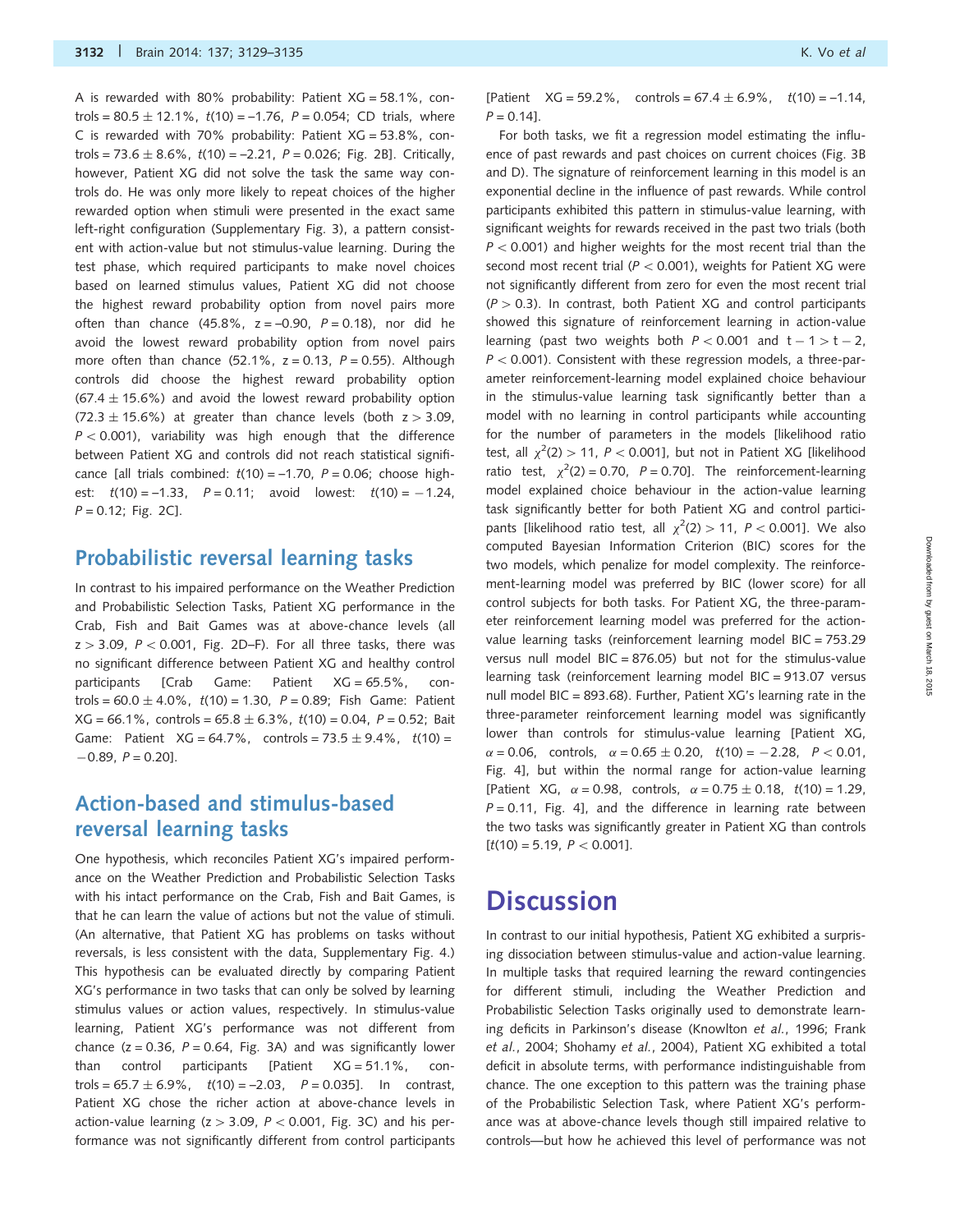<span id="page-4-0"></span>

Figure 3 (A and C) Patient XG and healthy controls' performance for the stimulus-value learning (A) and action-value learning tasks (C), respectively. Plotted is the probability of choosing the richer option across the course of a block (averaging over 16 total blocks per task, representing 14 total transitions). Vertical dashed line denotes block transition. Horizontal line denotes chance performance. Data smoothing kernel = 11. (B and D) General linear model fit showing the influences of past rewards on learning for stimulus-value learning (B) and action-value learning (D). Control fits in both tasks demonstrate the signature of reinforcement learning. However, Patient XG only shows fits consistent with reinforcement learning in action-value learning, and not in stimulus-value learning.

consistent with stimulus-value learning. In contrast to his deficit in learning stimulus values, Patient XG performed similarly to healthy controls in several tasks that could be solved by learning the reward contingencies for different actions [\(Glascher](#page-6-0) et al., 2009; [Rutledge](#page-6-0) et al., 2009). Patient XG's performance was consistent with reinforcement learning in action-value learning but not stimulus-value learning, and the discrepancy in his learning rates for action values versus stimulus values was significantly greater than controls. Though we can only draw firm conclusions about Patient XG's learning in the domain of rewards/gains, his normal performance in the Bait Game suggests that action-value learning for punishments/losses is also intact.

This dissociation supports the idea that action-value and stimulusvalue learning depend on distinct neural substrates [\(Rudebeck](#page-6-0) et al., [2009](#page-6-0); [Rangel and Hare, 2010](#page-6-0); Camille et al.[, 2011;](#page-5-0) [Padoa-](#page-6-0)[Schioppa, 2011](#page-6-0)). However, that this dissociation could arise from damage concentrated in dorsal striatum is very surprising. Most models posit a role for the dorsal striatum in learning action values and the ventral striatum in learning stimulus values [\(Houk](#page-6-0) et al.[, 1995; Niv, 2009\)](#page-6-0). Supporting this role, neurophysiological studies have identified single neurons in dorsal striatum that encode action values or reward prediction errors that could be used to learn action values ([Samejima](#page-6-0) et al., 2005; [Lau and](#page-6-0) [Glimcher, 2008](#page-6-0); [Kable and Glimcher, 2009](#page-6-0); [Ding and Gold, 2010](#page-6-0); Cai et al.[, 2011](#page-5-0)), suggesting that dorsal striatal damage would impair action-value learning and leave stimulus-value learning intact.

How can we explain this surprising result? Lesion studies have shown that ventromedial frontal regions are critical for stimulusvalue learning, while dorsomedial frontal regions are critical for action-value learning ([Rudebeck](#page-6-0) et al., 2009; [Camille](#page-5-0) et al., [2011](#page-5-0)). One possible explanation for the dissociation we observe is that information from ventromedial frontal regions must pass through frontal-striatal circuits to affect behaviour, while information from dorsomedial frontal regions can affect behaviour directly through connections to motor circuits. This idea is consistent with anatomical evidence for an ascending flow of information through frontal-striatal circuits ([Haber and Knutson, 2010\)](#page-6-0) and for the existence of a hyperdirect pathway from dorsomedial prefrontal cortex to the subthalamic nucleus (Nambu et al.[, 2002](#page-6-0)). Alternatively, a second possible explanation is that there is redundancy in the systems available for learning action values that is not present in the systems for learning stimulus values. Cortical pathways involving premotor cortex and posterior parietal cortex may have access to motor and learning signals necessary to solve the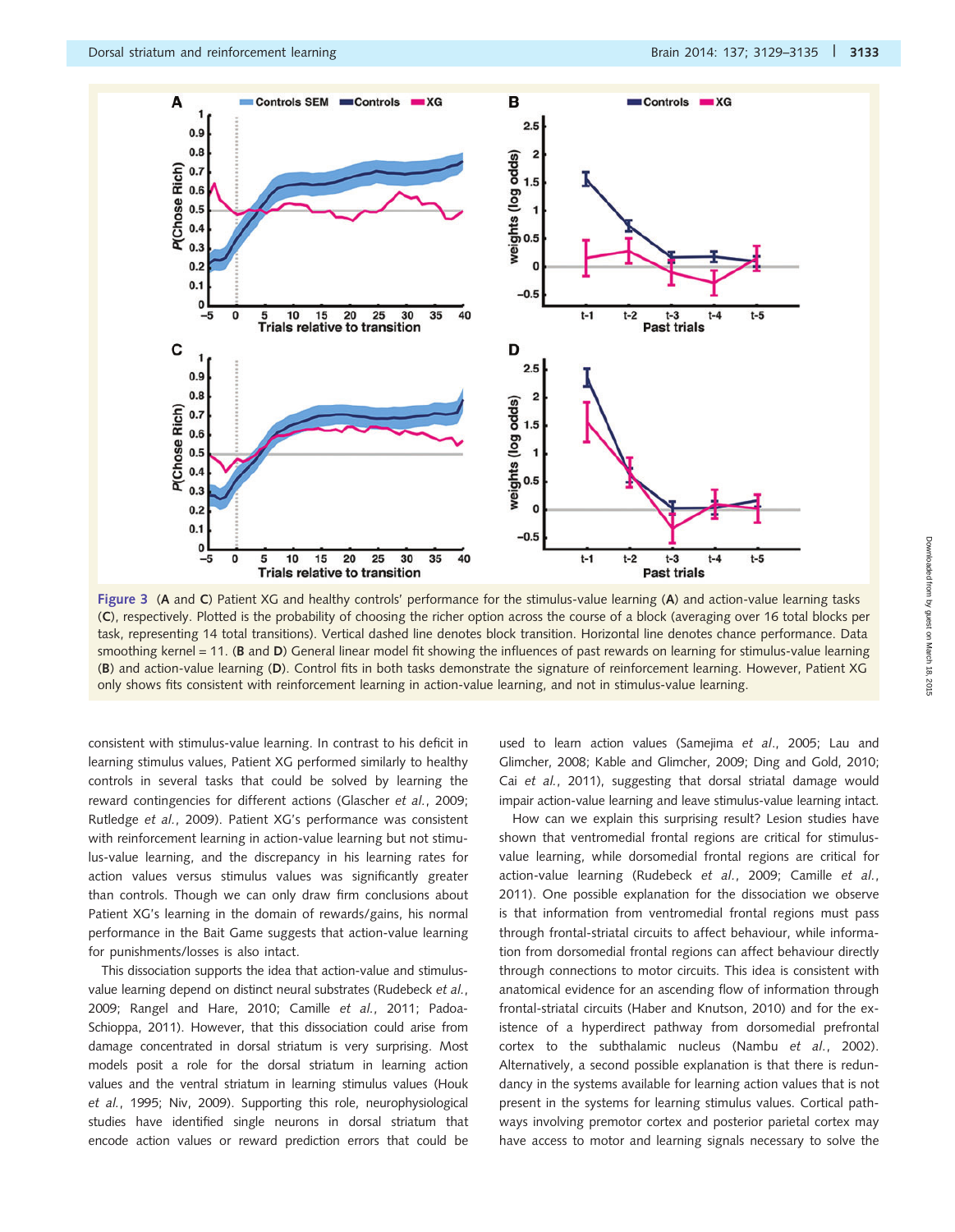<span id="page-5-0"></span>

Figure 4 (A) Summary of Patient XG and healthy controls' performance across all learning tasks. (B) Summary of Patient XG and healthy controls' learning rates. Learning rates are estimated in a basic reinforcement learning model fit to behaviour. Tasks that are solvable only by learning stimulus values are highlighted in yellow. Asterisks denote  $P < 0.05$ .

learning of action values [\(Romo and Salinas, 2003](#page-6-0); [Kable and](#page-6-0) [Glimcher, 2009\)](#page-6-0). The cerebellum may also have access to the necessary signals ([Doya, 1999](#page-6-0); [Medina, 2011\)](#page-6-0). In either case, our data show that structures outside the dorsal striatum are sufficient to learn to discriminate between two simple actions.

Of course, a limitation of the current study is that Patient XG is only a single case, though striking dissociations in single neuropsychological cases have often advanced cognitive neuroscience (Caramazza and McCloskey, 1988). In this case, we find evidence for the necessity of the dorsal striatum for stimulus-value but not action-value learning. The striking ability of Patient XG to learn action values despite bilateral dorsal striatal damage should prompt a careful reconsideration of current theories of striatal function in reinforcement learning.

# **Funding**

This work was supported by National Institutes of Health grant DA029149 to Joseph W. Kable. Robb Rutledge was supported by the Max Planck Society.

# Supplementary material

[Supplementary material](http://brain.oxfordjournals.org/lookup/suppl/doi:10.1093/brain/awu277/-/DC1) is available at Brain online.

# References

- Balleine BW, O'doherty JP. Human and rodent homologies in action control: corticostriatal determinants of goal-directed and habitual action. Neuropsychopharmacology 2010; 35: 48–69.
- Cai X, Kim S, Lee D. Heterogeneous coding of temporally discounted values in the dorsal and ventral striatum during intertemporal choice. Neuron 2011; 69: 170–82.
- Camille N, Tsuchida A, Fellows LK. Double dissociation of stimulus-value and action-value learning in humans with orbitofrontal or anterior cingulate damage. J Neurosci 2011; 31: 15048–52.
- Caramazza A, McCloskey M. The case for single-patient studies. Cogn Neuropsychol 1988; 5: 517–27.
- Cohen MX, Frank MJ. Neurocomputational models of basal ganglia function in learning, memory and choice. Behav Brain Res 2009; 199: 141–56.
- Crawford JR, Howell DC. Comparing an individual's test score against norms derived from small samples. Clin Neuropsychol 1998; 12: 482–6.